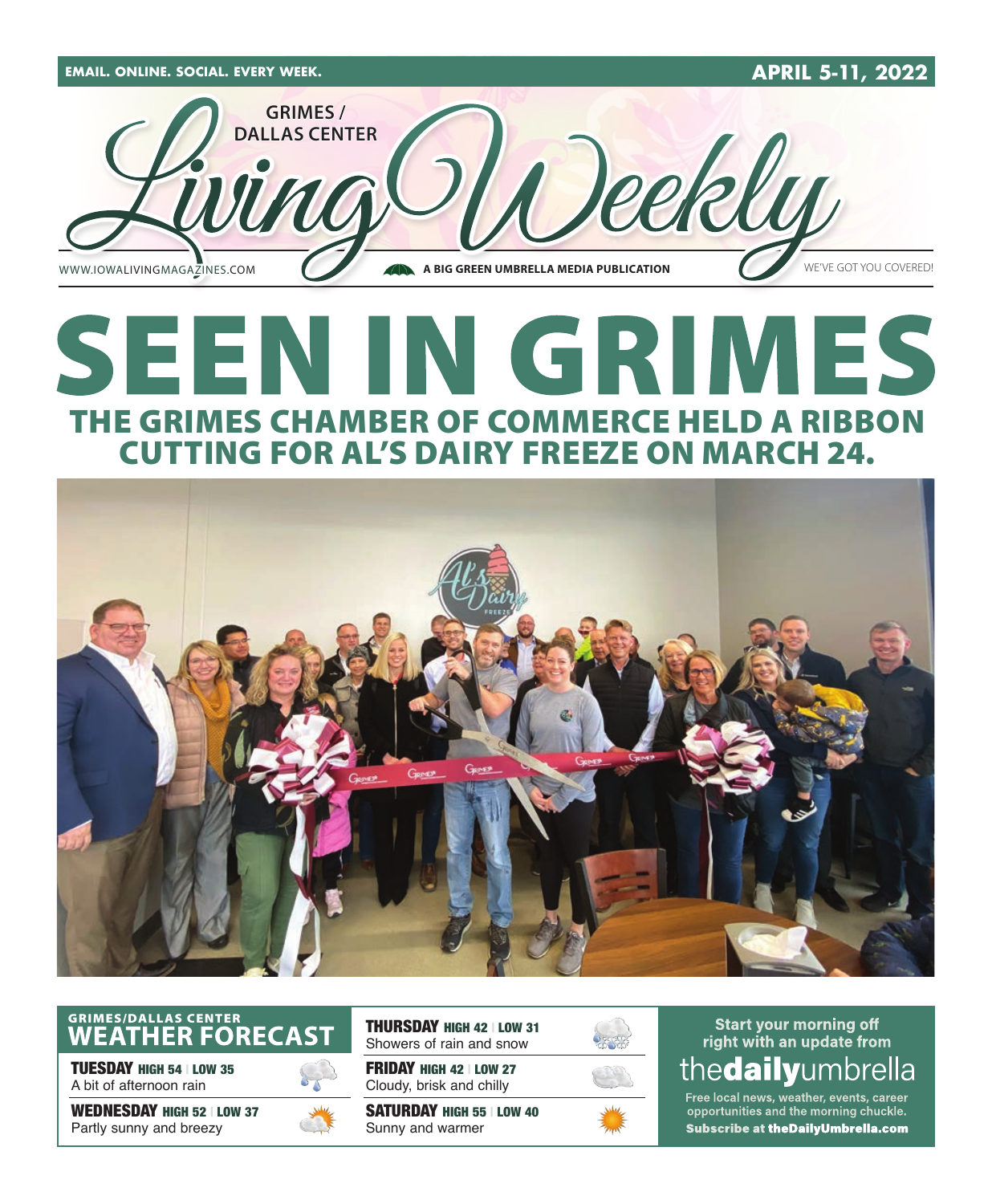#### FROM THE PUBLISHER

## CEMENTED IN MY BRAIN

As a teenager, I worked at a concrete statuary in my hometown of Algona after school. My boss was Dennis Meyer, who now owns and operates a statuary here in central Iowa called Created in Johnston and is a close friend.

On my way to work one day, while running late, I passed a school bus that was slowing down. The school bus driver finished his route and then stopped by the statuary to talk with Dennis' father and business partner, Amos, who, as I learned later, had also driven a school bus at one point in his life. The conversation we soon had was not pleasant, but it was a life-changer for me. Amos made it clear, in no uncertain terms, that I would no longer be employed there if he ever heard of me passing a school bus again. I tried to awkwardly explain that the bus had not stopped yet, but that didn't matter. The conversation was stern and short.

After Amos left, Dennis softened the blow a bit, but he

was also firm in his delivery. He told me he didn't expect me to ever be late and that I should plan my time better. But

if I am running

late, he said, don't ever pass a school bus that is slowing down or stopped. Ever.

I don't know who that school bus driver was, but I appreciate how he handled the situation. He could have reported me to the police. He could have called my parents. He could have personally chewed me out. But he knew that the wrath of the Meyers would be penalty enough. And it was.

I grew up in town, so I didn't ride the school bus. As a result, I didn't understand the issues and hazards bus drivers had to deal with then or today. Now, as a father of three daughters who all rode the bus, I know what kind of an impact a driver can have on an anxious and apprehensive youngster. My adult children still



I shared this memory with Dennis in recent years, and he offered his trademark ear-toear smile and said, "I hope you learned something." I did. Ever since that day as a teenager, when I see a school bus, I slow down way sooner than I need to, and I stop and patiently wait, offering a friendly wave and a smile to the driver and the kids.

Driving a school bus is not easy work, and drivers are getting more and more difficult to find. The last thing they need are impatient drivers of any age zipping by them. The Meyers — the concrete statuary owners — made that clear. It is cemented in my brain now.

Have a great week, and thanks for reading.

#### **Shane Goodman**

President and Publisher



Big Green Umbrella Media shane@dmcityview.com 515-953-4822, ext. 305

**CRIMES/ DALLAS CENTER DALLAS CENTER D** )eekly

**A publication of Big Green Umbrella Media, Inc.** 8101 Birchwood Court, Suite, D, Johnston, IA 50131 www.iowalivingmagazines.com



Tammy Pearson 515-953-4822, ext. 302 tammy@iowalivingmagazines.com



**Advertising contact** Dan Juffer 515-953-4822, ext. 303 [dan.juffer@dmcityview.com](mailto:dan.juffer@dmcityview.com)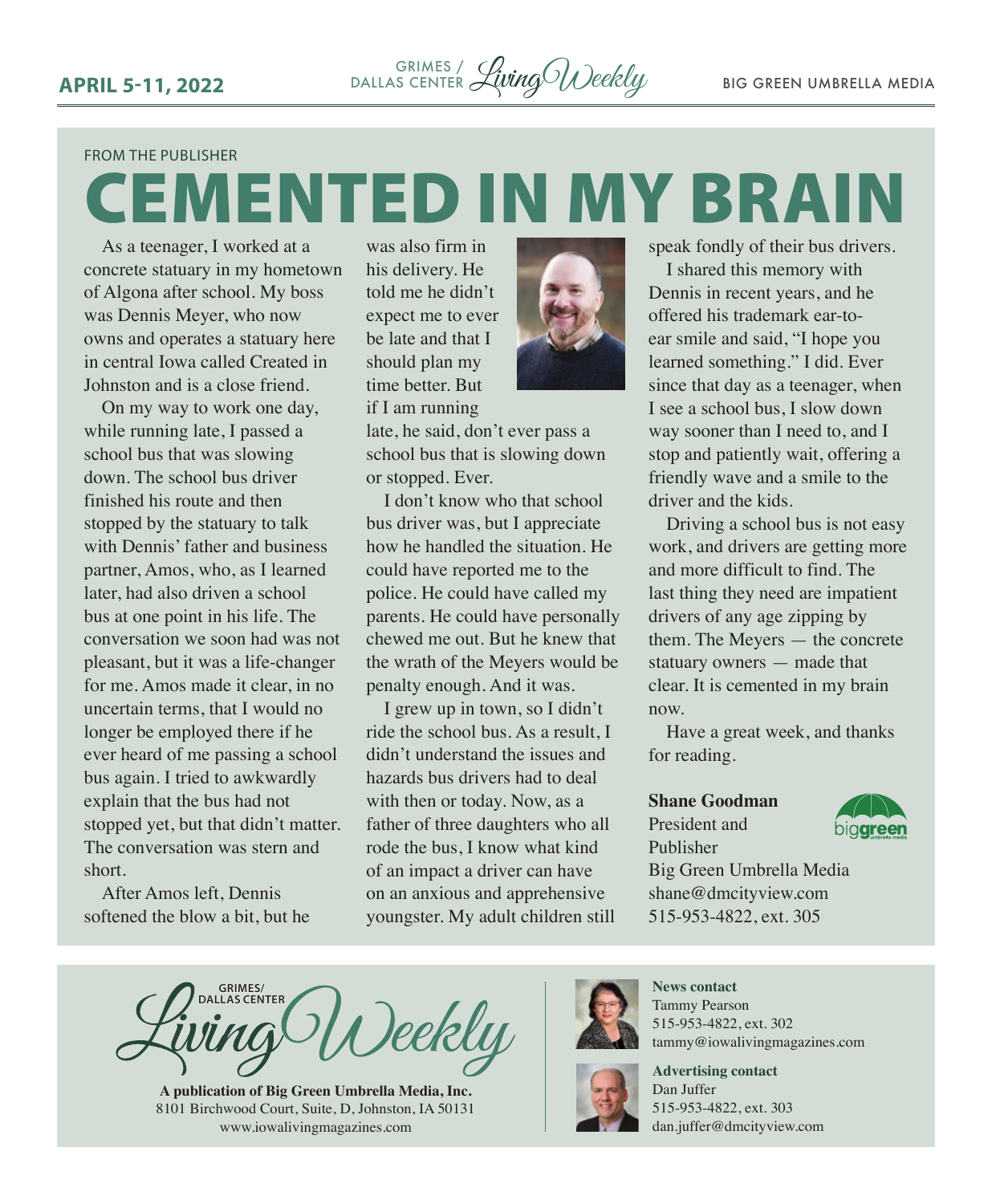BIG GREEN UMBRELLA MEDIA LivingWeekly **APRIL 5-11, 2022** GRIMES / DALLAS CENTER

### FUNERAL NOTICES

*Funeral notices can be emailed to tammy@iowalivingmagazines.com and run for free.*

#### **EVELYN MAE SHAFER**

Evelyn Mae Shafer, 97, of Grimes, died Thursday, March 31, 2022, at Spurgeon Manor in Dallas Center. Services were held Sunday, April 3 at St. Peter Lutheran Church in Grimes. Burial followed at Sunny Hill Cemetery in Grimes.

Evelyn was born in Dallas County and married Jack Shafer on July 3, 1943. She was a member of St. Peter



Lutheran Church, Dallas Center Woman's Club for 30-plus years, Iowa Cattle Women, William Wagner Questers, and was a Living History Farms volunteer. After her husband's passing, she enjoyed dancing at Lake Robbins Ballroom.

Evelyn is survived by her children, Alice (Ronald) Wicker, C. Edward (Theresa) Shafer, both of Grimes, and Mary (Steve) Crowe of Columbia, Missouri, and many other relatives and friends.

A full obituary can be found online at [IlesCares.com.](http://IlesCares.com)  $\blacksquare$ 

### POLK COUNTY CONSERVATION

#### FITNESS IN THE PARK

#### **Thursday, April 7 at 6 p.m.**

#### **Jester Park Outdoor Recreation & Wellness Center**

Join trainers from Fitness Nomad, a mobile personal training business, at a monthly fitness class. The 45-minute class will focus on a fullbody strength and functional fitness work out. Classes will include strength training, functional fitness, core strengthening, and some interval training. These classes are great for people who are new to their fitness journey as well as for the experienced fitness enthusiasts and outdoor recreation junkies. All equipment is provided. Participants are encouraged to bring a water bottle and dress in comfortable gym clothes. This program costs \$15 and is for ages 16 and older. Registration required two days prior to the event. Register online at [https://www.](https://www.polkcountyiowa.gov/conservation/) [polkcountyiowa.gov/conservation/.](https://www.polkcountyiowa.gov/conservation/)



#### **VOLUNTEER DRIVERS NEEDED**



APRIL LUNCH & LEARN On the second Wednesday of

the month, Grimes Chamber & Economic Development gives its members the opportunity to meet for networking, lunch and to learn about items of interest regarding Grimes and the Metro area. The public is invited. The April Lunch and Learn is Wednesday, April 13, 11:30 a.m. to 1 p.m., at Dupaco, 1701 E. First St., Grimes. Cost is \$15 for GCED members, \$20 for nonmembers and walk-ins, and \$7.50 for attending but no lunch. This month's speaker and sponsor will be Dupaco, and a tour of their new facility will be offered.  $\blacksquare$ 

### GRIMES CITY CALENDAR

- **April 12:** City Council Meeting
- **April 26:** City Council Meeting
- **April 30:** Arbor Day Tree Planting
- **May 6-7:** City-Wide Garage Sale
- May 9-10: Spring Cleanup
- **May 9-13:** Tire Drop-Off
- May 10: City Council Meeting
- May 24: City Council Meeting
- June 9-11: Governor's Days

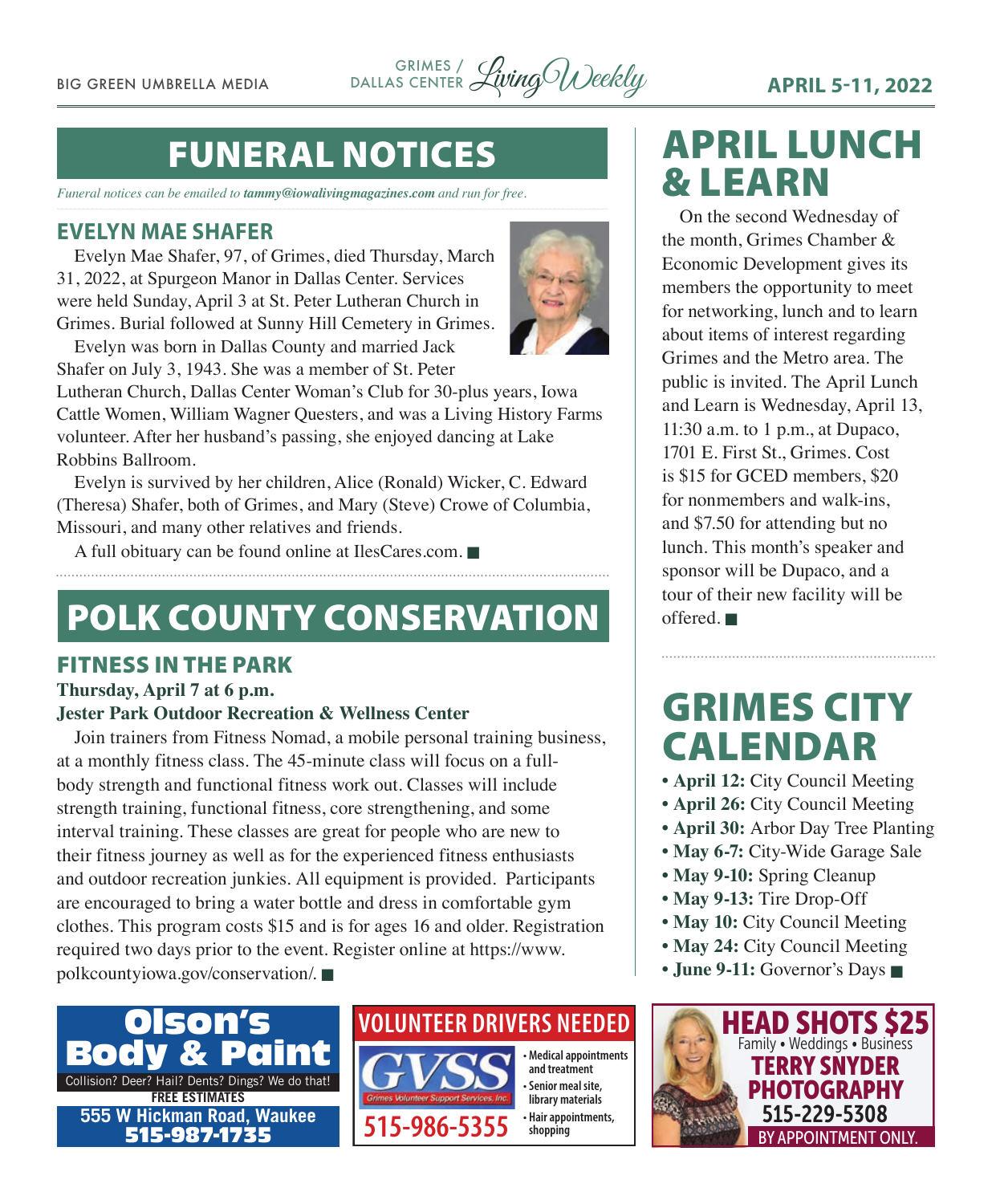<sup>GRIMES</sup>/ WingO Weekly BIG GREEN UMBRELLA MEDIA DALLAS CENTER

### LIBRARY RECEIVES DONATION

At the March 8 City Council meeting, the Grimes Library was presented a \$25,000 gift from MidAmerican Energy for the new library. This is part of \$854,737.62 raised from grants, individuals and business donations.  $\blacksquare$ 

### **CELEBRATE** ARBOR DAY

Celebrate Arbor Day and plant a tree. Join City of Grimes staff at the Sunny Hill Cemetery on April 30 to help plant trees from 9-11 a.m. Black Hills Energy, Trees Forever, and MidAmerican Energy help make this event possible.  $\blacksquare$ 

### CITY HIRES ADDITIONAL STAFF

Recently, the City of Grimes hired four new staff members. Whitney Tucker joined as the newly created marketing and communications manager. The Parks & Recreation Department added two positions, recreation specialist Shelley Ford and customer service representative Jennifer Whitham Johnson. Development Services also added a new position, assistant planner Molly Mannel.



### GRIMES SPRING CLEANUP AROUND THE CORNER

If the spring has sprung from your old sofa, you're in luck because Spring Cleanup is just around the corner. Collection is Monday, May 9 or Tuesday, May 10 on your normal collection day.

Spring Cleanup is an opportunity to get rid of unwanted trash that won't fit in your garbage cart or may require a large item sticker. Examples include a couch, desk, lamp or chair.

When you're considering setting an item out for Spring Cleanup, ask yourself:

- Can two people lift it?
- Is my pile smaller than the bed of a pick-up truck?

If the answers to these two questions are yes, then kick those items to the curb by 6 a.m. on your scheduled day. Following the guidelines will help maintain consistent garbage rates, keep everyone safe, and get your items removed in a timely manner.

**Do NOT place at your curb for Spring Cleanup:** 

**• Appliances or televisions.** These require large item stickers (follow directions on sticker).

**• Tires.** A drop-off for tires will be offered May 9-13, 7 a.m. to 3 p.m., at 1700 N.E. Destination Drive. Limit of five tires per residence.

**• Hazardous Waste.** Hazardous waste should be taken to the Metro Hazardous Waste Drop-Off at 1105 Prairie Drive S.W., Bondurant. Televisions, computers and paint will be recycled for a fee.

Only residents on city services are eligible to participate in Spring Cleanup. If you have questions about your neighborhood, call City Hall at  $515-986-3036$ .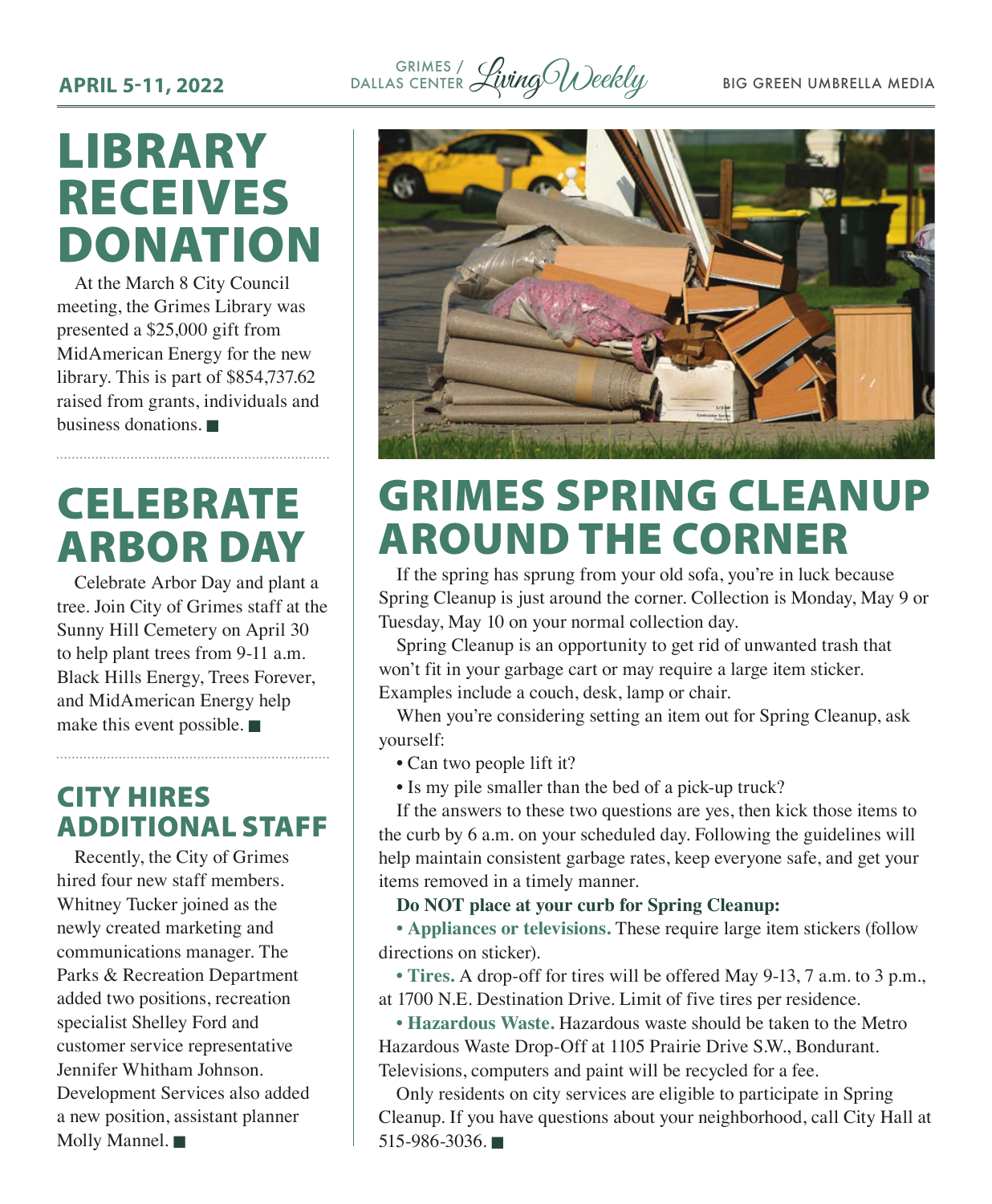

# **SEEN IN GRIN**



The Grimes Chamber of Commerce held a ribbon cutting for Christian Brothers Automotive on March 25.

### POLK COUNTY CONSERVATION

#### TODDLER TALES

**April 7, 10 a.m.**

#### **Jester Park Nature Center**

Let your imagination run wild with this free nature-themed story time aimed at ages 3 and older. Hear a story followed by the naturalist's choice of an activity such as an animal encounter, puppets or a craft. Registration required the day prior to the event. Register online at [https://www.](https://www.polkcountyiowa.gov/conservation/) [polkcountyiowa.gov/conservation/](https://www.polkcountyiowa.gov/conservation/).

#### HOMESCHOOL - NATURE LESSONS

#### **April 8, 10 a.m. and 1 p.m. Artistic Naturalists Jester Park Nature Center**

Join the learning for free at the Jester Park Nature Center. This program series will be delivered in a flexible format that is specially designed for homeschool students in grades K-5. These programs will immerse children and parents in the natural world and drive them to learn, discover and appreciate our environment. Registration required two days before event. Register online at [https://www.polkcountyiowa.gov/conservation/.](https://www.polkcountyiowa.gov/conservation/) ■

### DCG SPORTS SCHEDULES

#### **Tuesday, April 5**

| <u>income ji nivîm s</u> |                               |
|--------------------------|-------------------------------|
| $4:15$ p.m.              | Soccer: Girls JV 2 vs. Ankeny |
|                          | Centennial                    |
| 4:30 p.m.                | Track & Field: Girls JV/      |
|                          | Varsity @ A-D-M               |
| 4:30 p.m.                | Track & Field: Boys JV/       |
|                          | Varsity @ A-D-M               |
| 5:30 p.m.                | Soccer: Boys JV 1 vs.         |
|                          | Oskaloosa @ Lacey Sports      |
|                          | Complex                       |
| 6 p.m.                   | Soccer: Girls Varsity vs.     |
|                          | Oskaloosa                     |
| 7 p.m.                   | Soccer: Boys Varsity vs.      |
|                          | Oskaloosa @ Lacey Sports      |
|                          | Complex                       |
|                          |                               |
| <b>Thursday, April 7</b> |                               |
| 2 p.m.                   | <b>Golf: Girls Varsity</b>    |
|                          | Invitational @ Westwood       |
|                          | Golf Course-Newton            |
| 4:30 p.m.                | Track & Field: Boys JV/       |
|                          | Varsity @ Indianola           |
| 5:30 p.m.                | Soccer: Boys JV 1 vs.         |
|                          | Winterset                     |
| 7 p.m.                   | Soccer: Boys Varsity vs.      |
|                          | Winterset                     |
| <b>Saturday, April 9</b> |                               |
| 10a.m.                   | Soccer: Girls Varsity         |
|                          | <b>Tournament vs. Council</b> |
|                          |                               |

Bluffs Thomas Jefferson @ Gale Wickersham Athletic **Complex** 

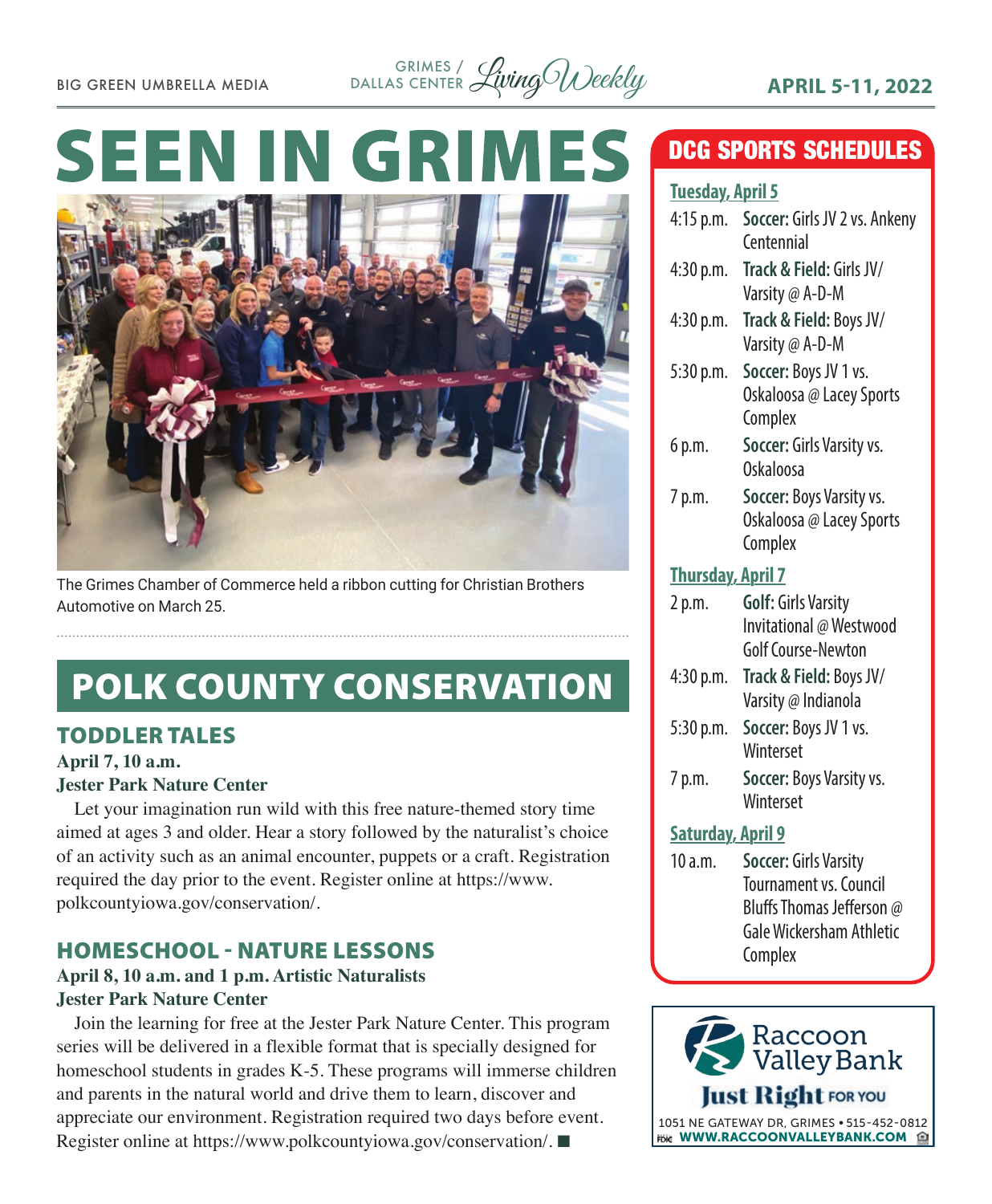

#### EVENTS IN THE AREA EMAIL YOUR EVENT INFORMATION TO TAMMY@IOWALIVINGMAGAZINES.COM

#### POETRY & PHOTOGRAPHY PRESENTATION

#### **Saturday, April 9, 5 p.m.**

#### **Beaverdale Books, 2629 Beaver Ave., Des Moines**

In celebration of Poetry Month, Beaverdale Books will feature a special event with Dr. Paul Brooke. Brooke is a professor of English at Grand View University in Des Moines, where he teaches a variety of writing, literature and photography courses. He has won numerous awards for his poetry. His presentation will be moderated by fellow poet Kyle McCord.



#### DINNER DETECTIVE MURDER MYSTERY

#### **Saturday, April 16, 6 p.m. Embassy Suites Downtown, 101 E. Locust St., Des Moines**

The award-winning comedic murder mystery dinner show is coming to Des Moines. Unlike other murder mystery shows with elaborate costumes and dialogue, the Dinner Detective's interactive shows are set in the present day. Performers blend into the audience, and you won't know who is in the show — until it's time to solve the murder. Look for clues, be interrogated by detectives and compete for prizes awarded to the Top Sleuth. Guests are not required to participate in the show but are encouraged to do so. The evening includes a four-course plated meal, coffee and tea, cash bar and prizes. Guests must be at least 15 years old to attend. Find tickets at [www.eventbrite.com](http://www.eventbrite.com).



#### 'OF GRAVITY AND LIGHT'

#### **Friday, April 22 at 7 p.m. Des Moines Civic Center, 221 Walnut St., Des Moines**

Join Ballet Des Moines for the world premiere of composer Beau Kenyon's contemporary ballet, "Of Gravity and Light." Be entranced through eight innovative movements combining sound, imagery and movement exploring the wonder of space. As Ballet Des Moines' year-long resident and director of education and outreach, Kenyon interprets the science of space through music and dance, inviting the disciplines of science and art to converge. "Of Gravity and Light" will feature choreography by Ballet Des Moines Artistic Director Tom Mattingly, video installation by artist Yu-Wen Wu and live music directed by conductor Tim McMillin. Tickets available at [www.dmpa.org.](http://www.dmpa.org)

#### DES MOINES BUCCANEERS HOME SCHEDULE

#### **Buccaneer Arena, Urbandale**

Saturday, April 9 vs. Fargo Force, 6 p.m. Saturday, April 16 vs. Sioux City Musketeers, 6 p.m.

Friday, April 22 vs. Waterloo Black Hawks, 7 p.m. For more information, visit [www.bucshockey.](http://www.bucshockey.com)

 $com. \blacksquare$  $com. \blacksquare$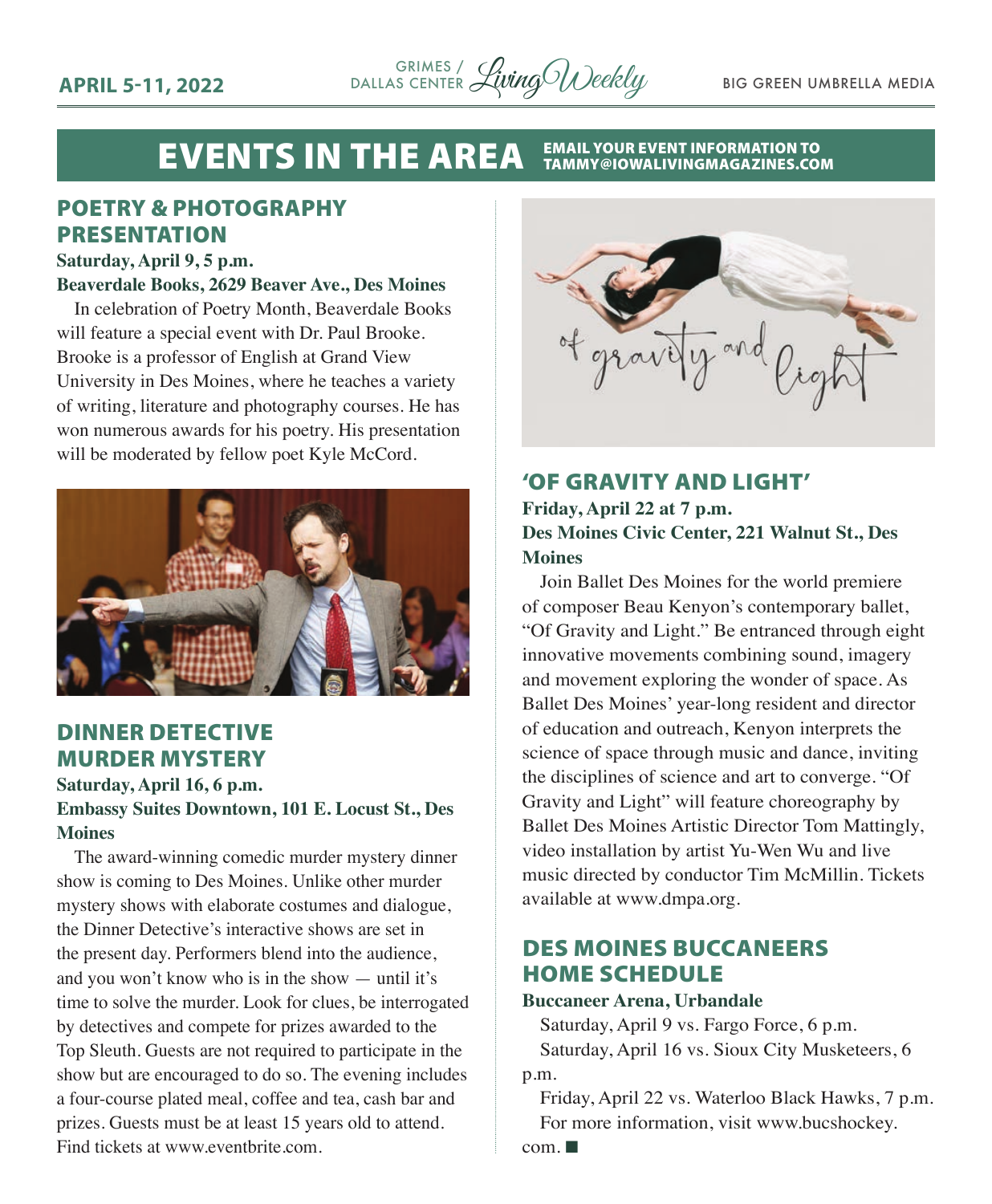

#### RECIPE

# EASTER DIP GOODNESS



*(Culinary.net)* Easter is about coming together with loved ones, enjoying beautiful spring weather and eating your family's favorite foods. The kids will be playing, adults will be chatting and all will be patiently waiting for the table to be set.

If you're visiting and making memories with family and friends you haven't seen in a while, there are few things better than diving into a marvelous Easter spread.

While eyeing the table, you notice all the colors popping off the dishes. Fruits and veggies make the feast come to life, but a warm Easter dip paired with rolls for dipping is a perfect way to start the festivities.

These Easter Bunny Rolls with Spinach Dip are as eyecatching as they are delicious. Not only will the kids love its shape, but the layers of taste will wow your Easter crowd.

This dish is made for a crowd, served warm and full of cheesy goodness. You can watch as your family dips into the spinach and one-by-one, before you know it, the rolls will have disappeared and the dip will be devoured.  $\blacksquare$ 

### EASTER BUNNY ROLLS WITH SPINACH DIP

Serves: 24

16 ounces frozen spinach, thawed 8 ounces cream cheese 2 cloves garlic, minced 1/2 cup mayonnaise 1/2 teaspoon salt 1/2 teaspoon onion powder 1/4 teaspoon chili powder 1/4 teaspoon pepper 1 teaspoon Italian seasoning 1 cup shredded Parmesan cheese 1 1/2 cups shredded mozzarella cheese, divided 2 crescent roll tubes (8 ounces each)

#### **Directions**

Heat oven to 375 F.

In skillet, over medium heat, cook spinach, cream cheese and garlic 3-4 minutes until cream cheese is melted. Stir in mayonnaise, salt, onion powder, chili powder, pepper and Italian seasoning. Stir in Parmesan cheese and 1/2 cup mozzarella cheese. Cook until cheese is melted. Keep skillet on burner over low heat.

Remove dough from tubes. Leaving dough intact, roll and stretch into 18-inch ropes. Cut each rope into 12 pieces for 24 total.

On baking sheet with parchment paper, form bunny head by placing one piece of dough in middle then surrounding it with six more pieces. Use 13 pieces to form round body. Use remaining pieces to form ears on top of head.

Scoop hot spinach dip into center. Spoon small portions on each ear. Sprinkle ears and belly with remaining mozzarella cheese.

Bake 18 minutes, or until crescent dough is golden brown and thoroughly cooked.  $\blacksquare$